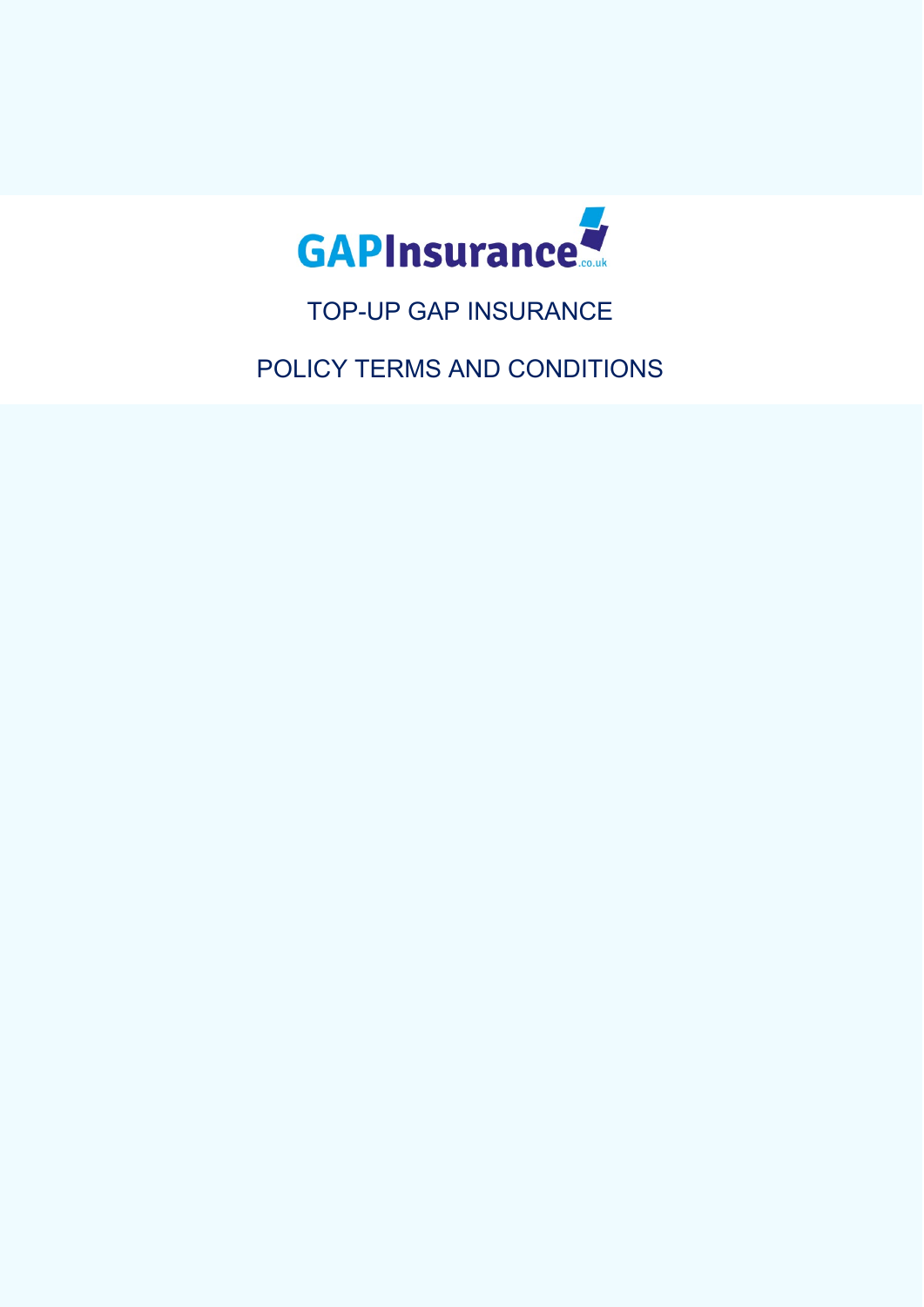

# **CONTENTS**

<span id="page-1-0"></span>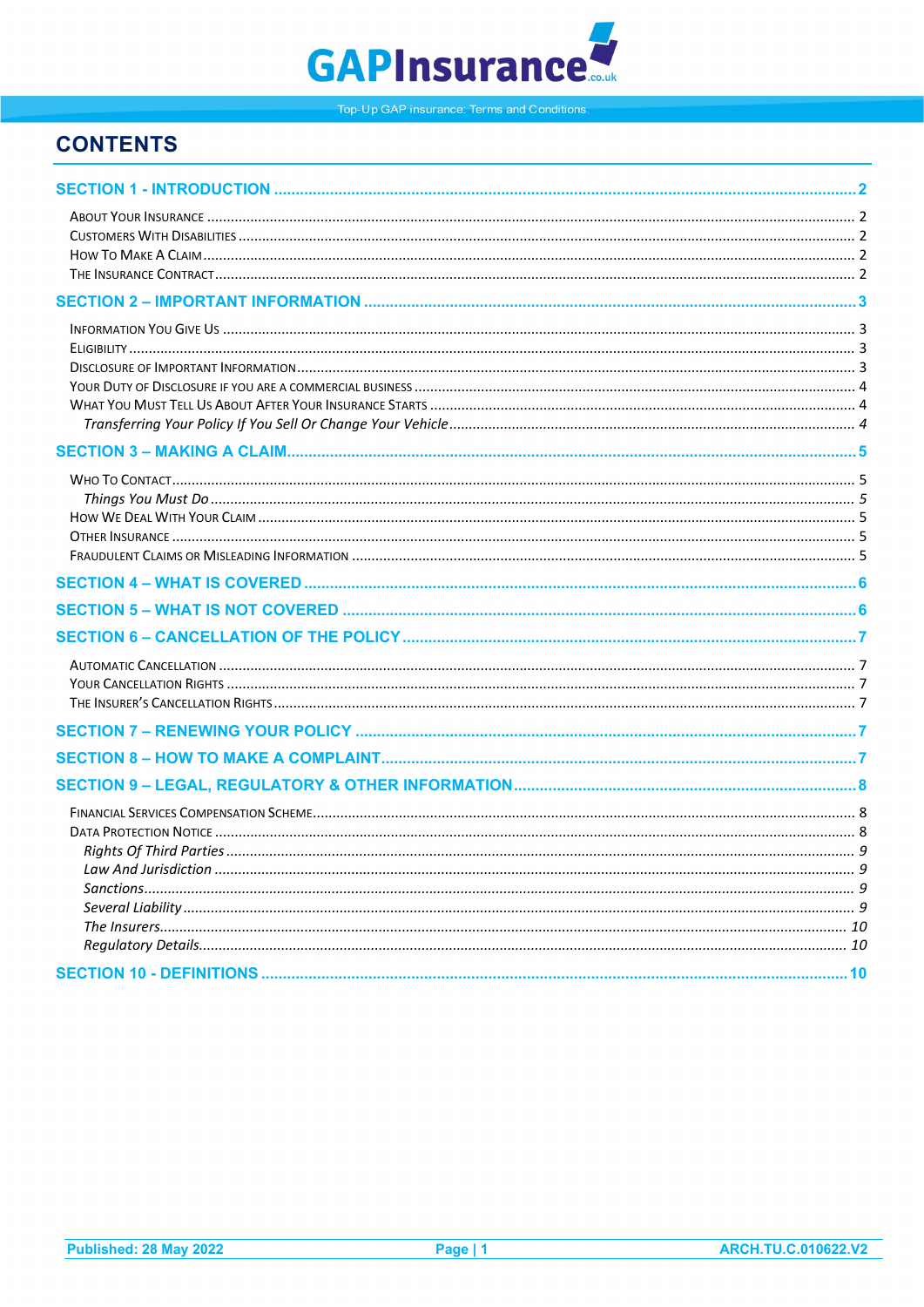

# **SECTION 1 - INTRODUCTION**

## <span id="page-2-0"></span>**About Your Insurance**

Welcome to **your** Top-UP GAP insurance policy.

This insurance will increase the **total loss valuation** of **your vehicle** by 25%, up to the maximum **sum insured** as shown on **your policy schedule,** following the **total loss** of **your vehicle** during the **period of insurance**.

This payment will be in addition to the payment made by **your** motor insurer.

Please take time to read the "Important Information" section of this Policy Document. It tells **you** about things **you** need to check, actions **you** need to take, and things **you** need to tell **us** about once the insurance has started.

This insurance was arranged by **your agent**. The **Programme Administrator** is Virtual Insurance Products Limited and claims are also handled by Virtual Insurance Products Limited on behalf of the insurer. The insurer (referred to as "**we**", "**us**" or "**our**" in this Policy Document) is Arch Managing Agency Limited. Arch Managing Agency Limited is authorised by the Prudential Regulation Authority and regulated by the Financial Conduct Authority and the Prudential Regulation Authority.

This is an annual renewable insurance policy. The date **your** insurance starts and **your period of insurance** are shown on **your Policy Schedule**

Some words and phrases in this Policy Document and on **your Policy Schedule** will always have the same meaning wherever they appear. To make them easier to recognise when they are being used, they will be shown in **bold type**. They are all listed and explained in the "Definitions" section, which can be found at the end of this Policy Document.

All insurance documents and all communications with **you** about this policy will be in English.

### <span id="page-2-1"></span>**Customers With Disabilities**

Please contact the **Programme Administrator** if **you** need any documents to be made available in large print and/or in audio format.

## <span id="page-2-2"></span>**How To Make A Claim**

To make a claim, call the **Programme Administrator** on **0330 111 3998**. Lines are open between 9am and 5pm Monday to Friday (excluding bank holidays). Alternatively, please send an email to info@notifyaclaim.co.uk or write to: Virtual Insurance Products Ltd, The Estate Office, Shadrack, Berry Pomeroy, Totnes, Devon, TQ9 6LR.

**Please Note: You must notify Virtual Insurance Products Limited that your vehicle may be declared a total loss before you accept a claim settlement from a motor insurer.**

### <span id="page-2-3"></span>**The Insurance Contract**

This Policy Document and **your Policy Schedule** are **your** insurance documents and together they make up the contract between **you** and **us**. It is important that **you** read this Policy Document carefully along with **your Policy Schedule** so **you** can be sure of the cover provided and to check that it meets **your** needs.

This Policy Document and **your Policy Schedule** are provided to **you** by **your agent** and issued to **you** by your **agent** on behalf of the **Programme Administrator**, under contract reference B1201J211435. In exchange for **your** paying the premium amount referenced on **your Policy Schedule**, **you** are insured in accordance with the terms & conditions contained in these documents (and any amendments made to them) for the duration of **your** policy.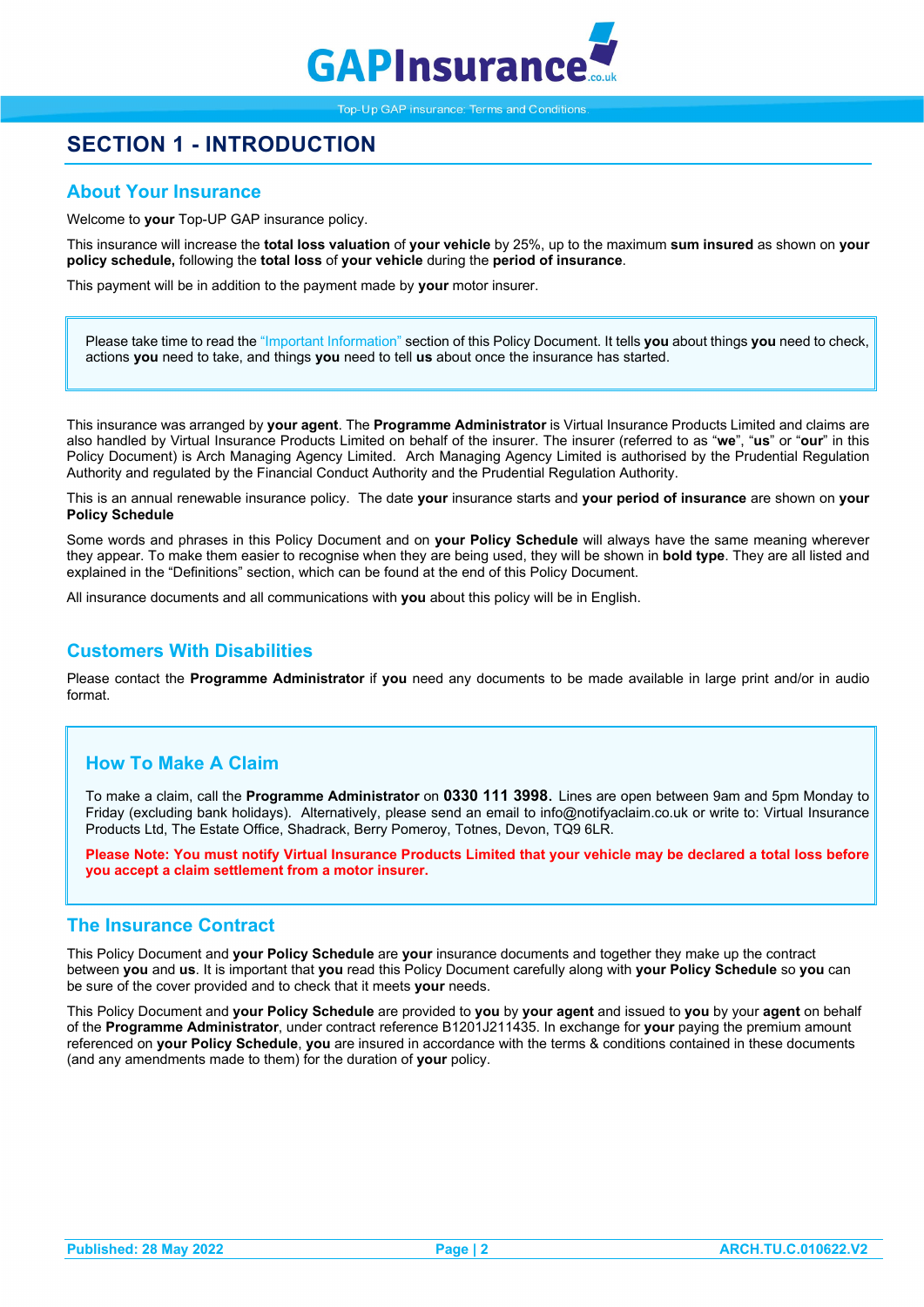

# <span id="page-3-0"></span>**SECTION 2 – IMPORTANT INFORMATION**

It is important that:

- **You** check **your Policy Schedule** to ensure the details are correct and that the cover is as **you** requested;
- **You** check that **you** are eligible for this insurance (see "Eligibility" below);
- **You** check the information **you** have given **us** is accurate (see "Disclosure of Important Information" below);
- **You** notify **your agent** as soon as possible of any inaccuracies on **your Policy Schedule,** or if **you** are not eligible for the insurance; and
- **You** comply with any duties detailed under each section of the Policy Document and under the insurance as a whole.

## <span id="page-3-1"></span>**Information You Give Us**

## <span id="page-3-2"></span>**Eligibility**

When **you** applied for this insurance, **we** asked **you** to confirm that **you** were eligible for cover. The eligibility requirements are as follows:

- 1. **Your vehicle** must be covered by a comprehensive **motor insurance** policy.
- 2. **You** are the owner or registered keeper of **your vehicle**.
- 3. **Your vehicle** must not be on a **contract hire or lease agreement.**
- 4. **Your vehicle** is under eight years old at the **start date** of this policy.
- 5. **Your vehicle** has not been declared a **total loss** before the **start date** of this policy.
- 6. **Your vehicle** is registered in the UK.
- 7. **You** are a permanent resident in the UK or a UK registered company.
- 8. **The** value of **your vehicle** does not exceed £80,000 at the **start date** of this insurance.
- 9. **Your vehicle** is not a commercial vehicle.
- 10. **Your vehicle** is not being used for rallying, racing, any competitive events or for emergency use or hire (including private hire, taxis and chauffeur) or for driving school tuition.
- 11. A GAP insurance policy is not already in place for **your vehicle.**

## <span id="page-3-3"></span>**Disclosure of Important Information**

In deciding to accept this insurance and in setting the terms and premium, **we** have relied on the information **you** have given **us**, via **your agent**. **You** must take reasonable care to provide complete and accurate answers to the questions **we** ask when **you** take out, make changes to, and renew **your** policy. If the information provided by **you** is not complete and accurate:

- **we** may cancel **your** policy and refuse to pay any claim; or
- **we** may not pay any claim in full; or
- **we** may revise the premium; or
- the extent of the cover may be affected.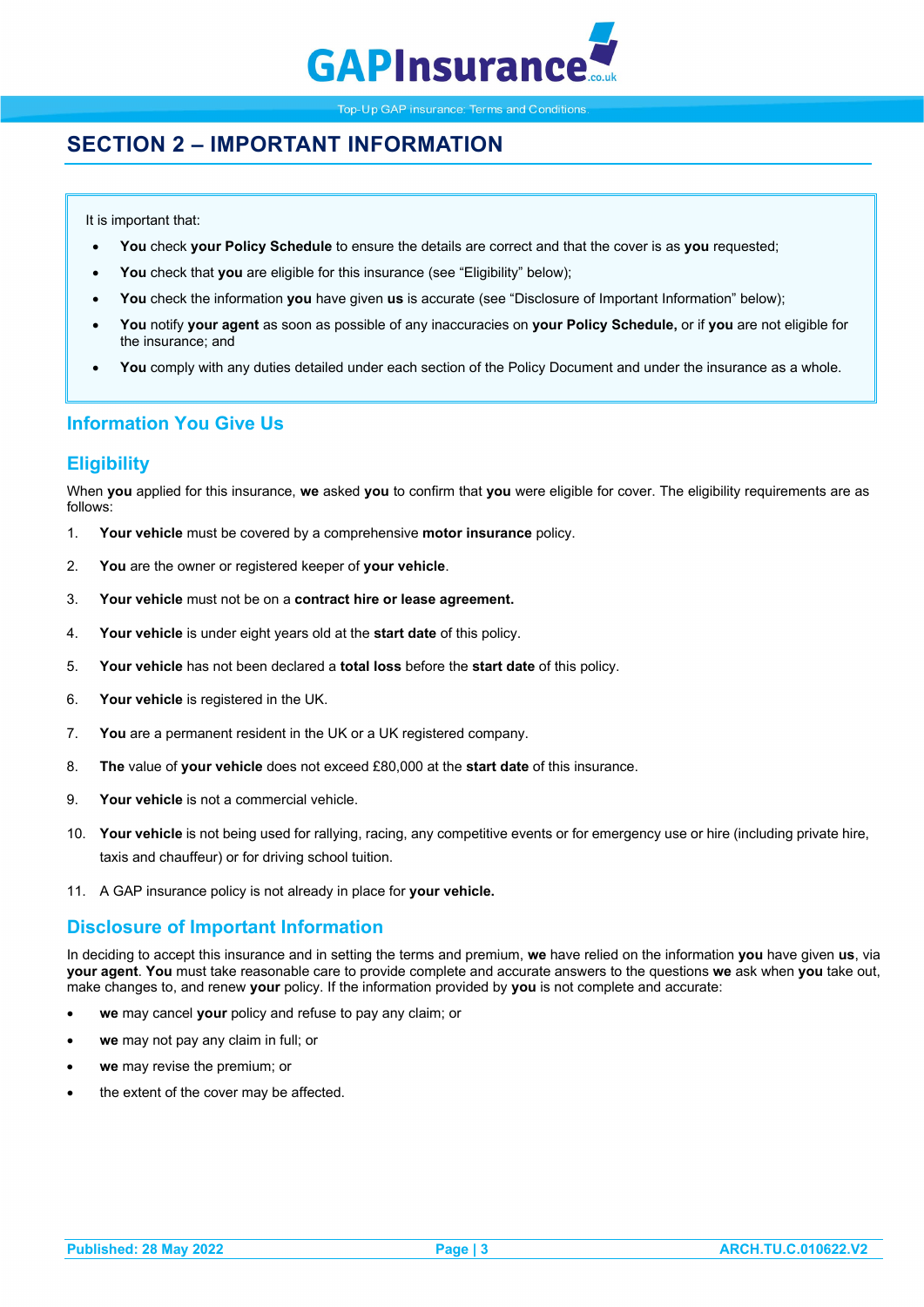

## <span id="page-4-0"></span>**Your Duty of Disclosure if you are a commercial business**

Under the Insurance Act 2015, **you** have a duty to make a fair presentation of the risk to **us** before this policy starts and when **you**  make any amendment(s) to **your** cover. This means **you** must:

- a) Disclose all material facts which **you** know or ought to know.
- b) Make the disclosure in a reasonably clear and accessible way; and
- c) Ensure that every material representation of fact is substantially correct, and made in good faith.

A "material fact" is information that would influence **our** decision as to whether to insure **you** and if so, on what terms.

- For the purposes of the duty of fair presentation, **you** are expected to know the following:
- a) If **you** are an individual (such as a sole trader or an individual partner):
	- what is known to **you** and anybody who is responsible for arranging this insurance; or

If **you** are not an individual (such as a limited company or a partnership):

- what is known to anybody who is part of **your** organisation's senior management (this means those people who play significant roles in the making of decisions about how **your** activities are to be managed or organised), or anybody who is responsible for arranging this insurance;
- b) What should reasonably be revealed by a reasonable search of information available to **you**. The information may be held within **your** organisation, or by any third party (including but not limited to subsidiaries, affiliates, the broker, or any other person who will be covered under the insurance). If the insurance is intended to insure subsidiaries, affiliates or other parties, **you** are expected to have included them in **your** enquiries, and inform **us** if **you** have not done so. The reasonable search may be conducted by making enquiries or by any other means.

If **you** breach **your** duty to make a fair presentation of the risk to **us**, then:

- where the breach was deliberate or reckless, **we** may void this policy and refuse all claims, and keep all premiums paid;
- where the breach was neither deliberate nor reckless, and but for the breach:
	- **we** would not have agreed to provide cover under this policy on any terms, **we** may avoid this policy and refuse all claims, but will return any premiums paid;
	- **we** would have agreed to provide cover under this policy but on different terms (other than premium terms), **we** may require that this policy includes such different terms with effect from its commencement; and/or
	- we would have agreed to provide cover under this policy but would have charged a higher premium, **our** liability for any loss amount payable shall be limited to the proportion that the premium **we** charged bears to the higher premium **we** would have charged. For example, if due to a breach of fair presentation **we** charged a premium of £40.00 but **we** should have charged £80.00, for a claim submitted and agreed at a settlement value of £4,000, **you** will only be paid £2,000*.*

## <span id="page-4-1"></span>**What You Must Tell Us About After Your Insurance Starts**

### <span id="page-4-2"></span>Transferring Your Policy If You Sell Or Change Your Vehicle

If **you** sell or change **your vehicle**, **you** may transfer the remaining **period of insurance** to a replacement vehicle provided **you** continue to meet the eligibility requirements. **You** must notify the **Programme Administrator** prior to **us** accepting the transfer. A new **Policy Schedule** will be issued confirming the replacement vehicle details and the new cover option. Where the replacement vehicle is deemed to be of a higher risk, an additional premium may be required. The **Programme Administrator** will confirm any change to the premium when **you** contact them.

Continuation of cover will only apply from the **start date** shown on the new **Policy Schedule**.

**You** must also tell us about any changes to **your** circumstances such as:

- A change of address:
- A change of name (for example, by marriage);
- If **you** change the way that **you** use **your vehicle** (for example, **you** start using it for business purposes);
- If **you** make any modifications to **your vehicle**; or
- If **you** change **your** registration number to a cherished number plate.

This is not a full list and **you** should contact the **Programme Administrator** if **you** are unsure if **you** should tell **us** about a change in circumstances.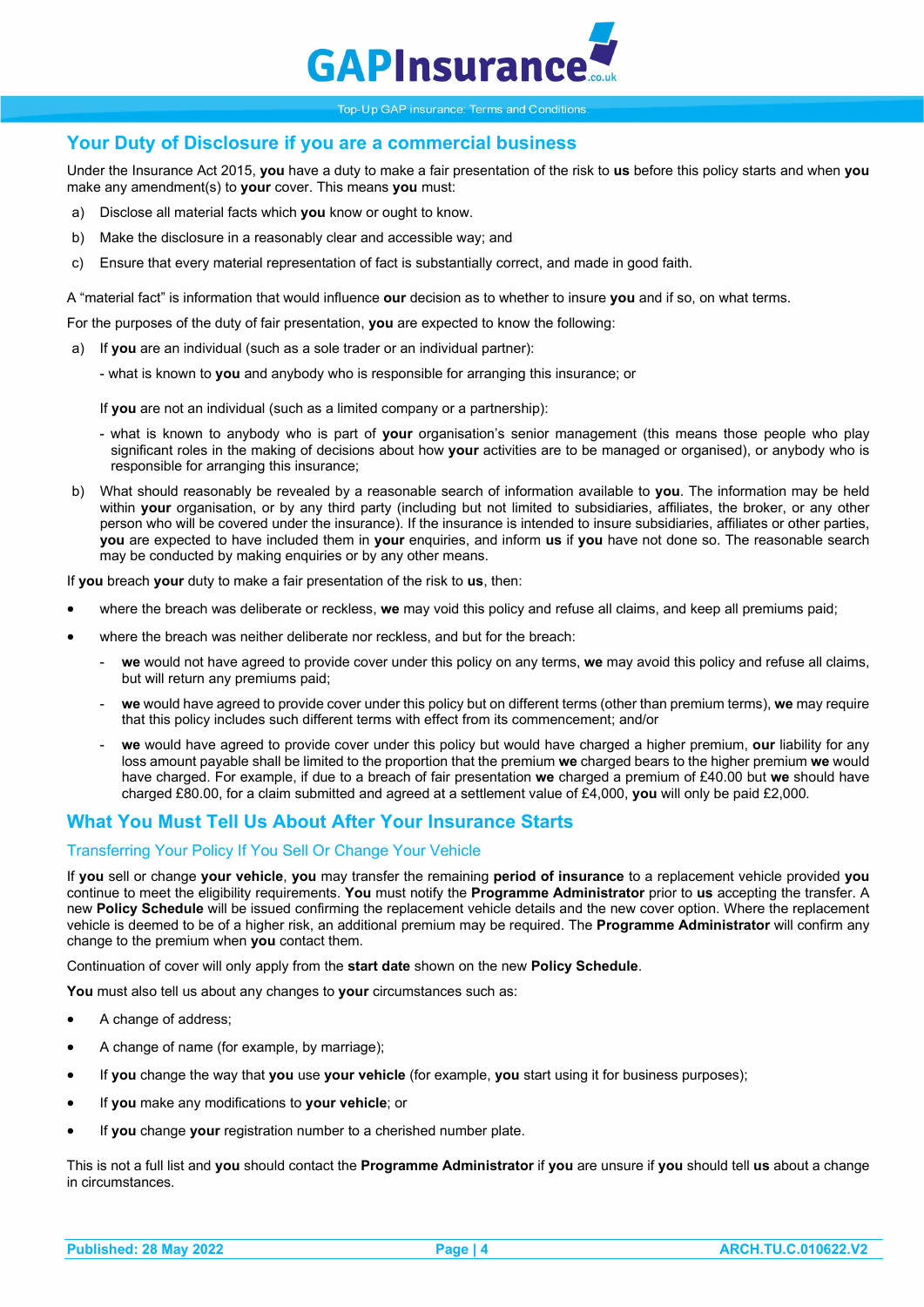

# <span id="page-5-0"></span>**SECTION 3 – MAKING A CLAIM**

### *Before you accept any offer or valuation from a motor insurer, you should notify our claims team.*

## <span id="page-5-1"></span>**Who To Contact**

To make a claim call the **Programme Administrator** on **0330 111 3998**. Lines are open between 9am and 5pm Monday to Friday (excluding bank holidays). Alternatively, please send an email to info@notifyaclaim.co.uk or write to: Virtual Insurance Products Ltd, The Estate Office, Shadrack, Berry Pomeroy, Totnes, Devon, TQ9 6LR.

### <span id="page-5-2"></span>Things You Must Do

**You** must comply with the following conditions. If **you** fail to do so, **we** may not pay **your** claim or any payment could be reduced.

- All claims must be reported to the claims team as soon as possible and within 90 days of the **total loss** offer. **You** must complete a claim form (in full) and provide, at **your** own expense, any information and assistance that the claims team may require in establishing the amount of any payment under **your** insurance.
- You will need to provide supporting documents, which may include:
	- proof of the amount of payment of **your total loss** claim;
	- a copy of **your** original vehicle invoice;
	- a copy of **your** motor insurance policy schedule;
	- details of your finance agreement/early settlement amount (if applicable);
	- other relevant documents as requested by **us**.
- If **you** do not report **your** claim as soon as possible and within 90 days of the **total loss** offer and this affects the ability of the claims team to fully assess **your** claim and/or keep **our** losses to a minimum, **your** claim may not be paid or may not be paid in full.

## <span id="page-5-3"></span>**How We Deal With Your Claim**

In order to ensure that **you** secure the correct settlement from the motor insurer, the claims team may, with **your** approval, take over the negotiation of **your motor insurance** claim.

### <span id="page-5-4"></span>**Other Insurance**

If, at the time of a valid claim under this policy, there is another insurance policy in force which covers **you** for the same loss or expense, **we** may seek a recovery of some or all of **our** costs from the other insurer. **You** must give **us** any help or information **we** may need to assist **us** with **our** loss recoveries.

### <span id="page-5-5"></span>**Fraudulent Claims or Misleading Information**

**We** take a robust approach to fraud prevention in order to keep premium rates down so that **you** do not have to pay for other people's dishonesty. If any claim under this insurance is fraudulent, deliberately exaggerated, or is intended to mislead, or if any deliberately misleading or fraudulent means are used by **you** or anyone acting on **your** behalf to obtain benefit under this insurance:

- <span id="page-5-6"></span>1. **We** shall not be liable to pay **your** claim;
- 2. **We** may recover, from **you**, any sums paid by **us** in respect of the claim; and
- 3. **We** may, by notice to **you**, treat **your** policy as having been terminated with effect from the time of the fraudulent act and **we** shall therefore not be liable for any loss or claim occurring after the time of the fraudulent act.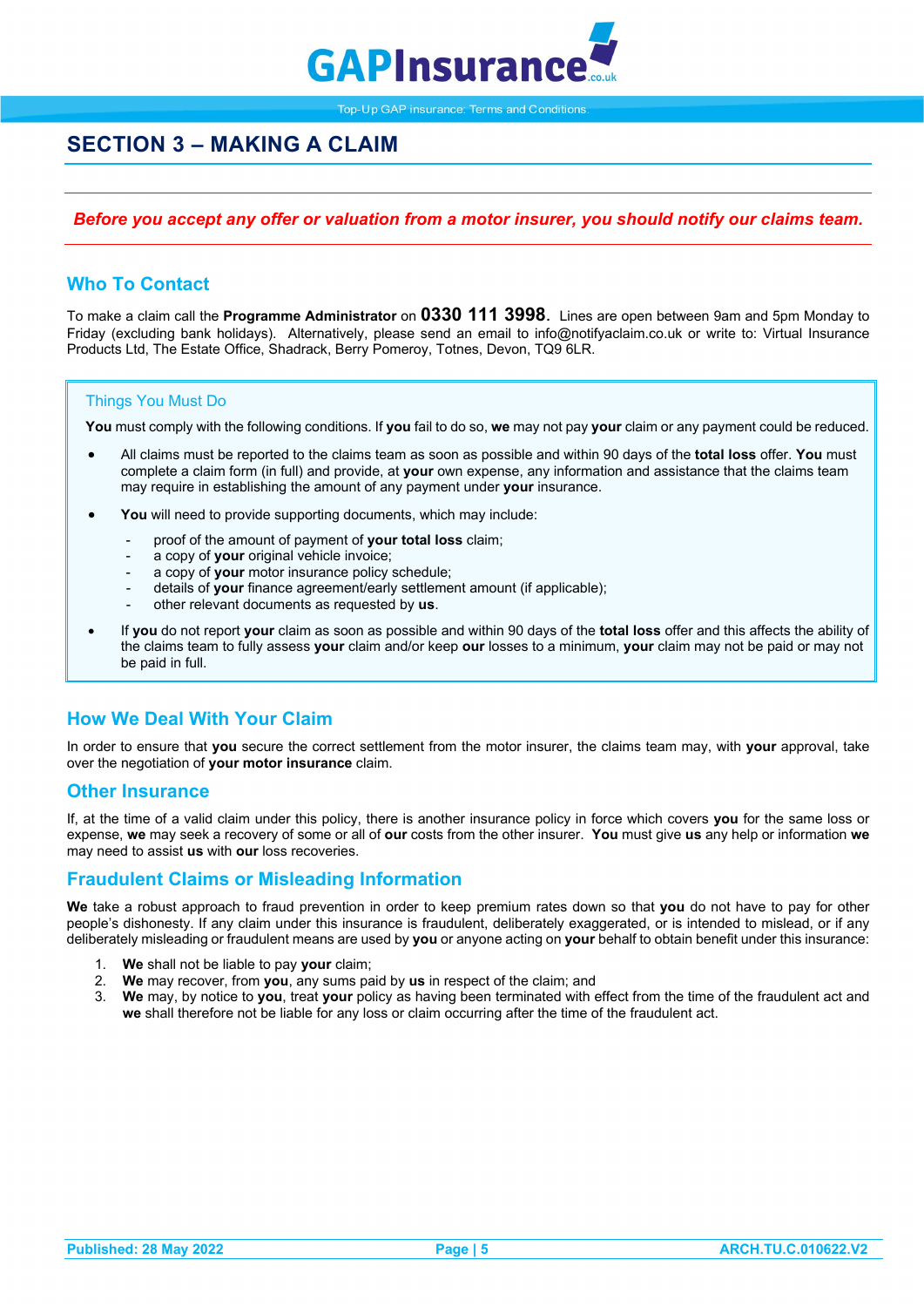

# **SECTION 4 – WHAT IS COVERED**

Following a valid claim, where **your vehicle** is declared a **total loss** by **your** motor insurer or a **third party motor insurer**, **we** will make a payment that increases the **total loss valuation** of **your vehicle,** including the **battery,** by 25% - up to the maximum **sum insured** as shown on **your policy schedule.**

Where the **total loss valuation** exceeds the figure shown in **Glass's Guide Retail Transacted Value** for **your vehicle**, **we** reserve the right to use the figure shown in **Glass's Guide Retail Transacted Value** at the date of **total loss,** instead of the **total loss valuation** provided by the **motor insurer.**

This payment is in addition to the payment made by **your** motor insurer.

### Additional Benefits:

**We** will pay up to £250 towards the excess deducted from **your** motor insurer's **total loss valuation** unless it can be recovered from a third party or any other insurance policy. This will form part of the maximum **sum insured**.

# <span id="page-6-0"></span>**SECTION 5 – WHAT IS NOT COVERED**

- Any claim where you have received the benefit of a new vehicle replacement (or a cash equivalent) under **your motor insurance** policy.
- Any benefit if **you** do not meet the eligibility requirements for this policy (as detailed in the "Important Information" section on page 3 of this Policy Document.)
- Any claim where **you** have declined an offer to repair **your vehicle** and asked for the claim to be dealt with on a **total loss** basis.
- Any percentage or monetary amount deducted from the **total loss valuation** because of contributory negligence or due to the condition of **your vehicle.**
- Any recoverable VAT where **you** are VAT registered or part VAT registered.
- Any excess deducted from **your motor insurance total loss valuation** above £250 or if the excess is recoverable from a third party.
- Any incident resulting in a **total loss** which did not occur in the **territorial limits**.
- Your vehicle if it is used for hire or rental purposes.
- **Your vehicle** if it is on a **contract hire or lease agreement**.
- **Your vehicle** if it is a **commercial vehicle.**
- Any loss of use of **your vehicle** or any other direct or indirect losses (such as travel costs or loss of earnings).
- Your vehicle if it is used as an emergency vehicle, for track days, road racing, rallying, pace making, speed testing, any other competitive event, hire (including private hire, taxis and chauffeur) or for driving school tuition.
- **Your vehicle** if it is driven by any person not holding a valid current licence to drive **your vehicle**.
- If the **total loss** was the result of a theft when **your vehicle** was left unoccupied (that is, nobody inside it), left unlocked, with the windows or roof open or with the keys inside or on it.
- Any theft or malicious damage claim which is not accompanied by a valid crime reference number.
- Any **total loss** if the loss or damage to **your vehicle** is caused by an earthquake.
- Any liability **you** have under an agreement or contract unless **you** would have had that liability anyway.
- **Your vehicle** if the **total loss** occurred while the person in charge of the vehicle is convicted of driving under the influence of drink or drugs at the time of an incident, or driving against medical advice.
- Any vehicle that was not manufactured for, or intended to be sold in, the European Union.
- **Your vehicle** if the **total loss** occurred when being driven with **your** consent by any person who is not authorised under **your vehicle's motor insurance** policy.
- Any loss resulting from war, invasion, acts of foreign enemies, hostilities (whether war be declared or not), civil war, rebellion, revolution, insurrection, military or usurped power, riot or civil commotion, terrorist activity of any kind.
- Any loss resulting from ionising radiation or contamination by radioactivity from any nuclear fuel or from any nuclear waste from the combustion of nuclear fuel.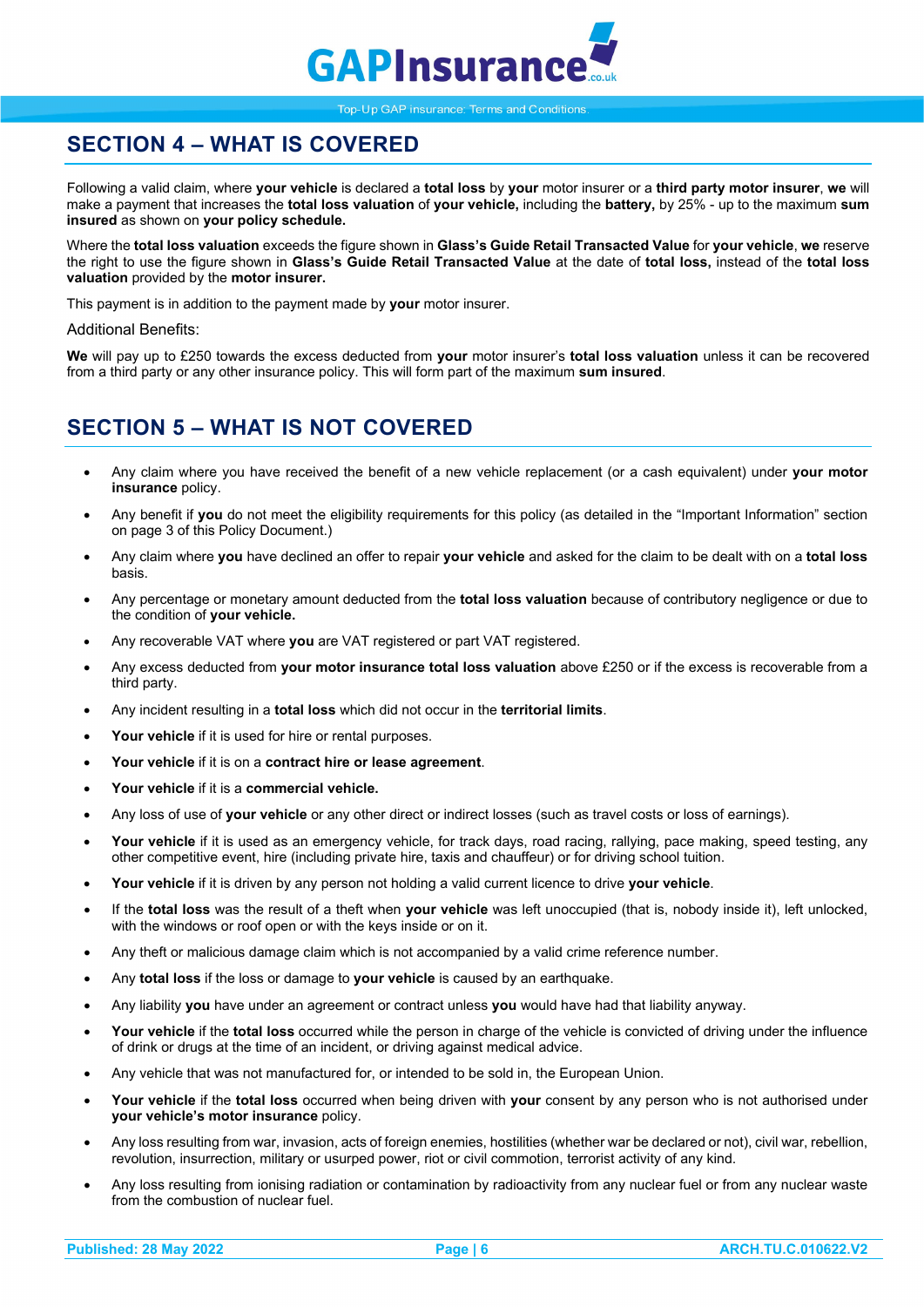

• **We** won't pay claims that result from any loss, damage, liability, cost or expense caused deliberately or accidentally by the use of or inability to use any application, software or programme, including any computer virus or any computer related hoax.

# <span id="page-7-0"></span>**SECTION 6 – CANCELLATION OF THE POLICY**

## <span id="page-7-1"></span>**Automatic Cancellation**

This policy will automatically end on the earliest of the following dates:

- The expiry date shown on **your Policy Schedule**.
- The date **your vehicle** is declared a **total loss**.
- The date **your vehicle** is sold or transferred to a new owner.

### <span id="page-7-2"></span>**Your Cancellation Rights**

**The Cooling off Period - You** can cancel **your** policy within 30 days of the **start date** or, if later, 30 days of the date **you** receive this Policy Document. **We** will refund any premiums **you** have paid as long as **you** have not made a claim and do not intend to make a claim.

**You** can also cancel **your** policy at any other time. If **you** have not made a claim and do not intend to make a claim, **you** will be entitled to a portion of **your** premium back for the unexpired **period of insurance**, less an administration charge of £15.

Please contact the **Programme Administrator** if **you** wish to cancel **your** policy.

### <span id="page-7-3"></span>**The Insurer's Cancellation Rights**

**We** can cancel this insurance by giving **you** 30 days notice in writing. **We** will only do this for a valid reason. Examples of valid reasons are as follows but these are not limited to:

- non-payment of premium, in which case cancellation is effective from the date of the start of the **Period of Insurance** this has the same effect as if **you** have never had any cover or protection from this Policy;
- a change in risk occurring which means that **we** can no longer provide **you** with insurance cover;
- non-cooperation or failure to supply any information or documentation **we** request;
- threatening or abusive behaviour or the use of threatening or abusive language.

If this Policy is cancelled then, provided a claim or the possibility of a claim has not been notified to **us**, **you** will be entitled to a refund of any premium paid, subject to a deduction for any time for which **you** have been covered.

# <span id="page-7-4"></span>**SECTION 7 – RENEWING YOUR POLICY**

This is an annual renewable insurance policy. **Your agent** will contact **you** before **your** current **period of insurance** ends to ask **you** whether **you** wish to renew **your** policy, and will tell **you** about any changes to the premium or the policy terms and conditions. **You** will also be told if **we** are unable to renew **your** policy.

If **you** do wish to renew **your** policy, **you** will be issued with a new **Policy Schedule** and Policy Document.

<span id="page-7-5"></span>If any of **your** personal details have changed, please tell **your agent**.

# **SECTION 8 – HOW TO MAKE A COMPLAINT**

**Our** aim is to provide **you** with a high quality service at all times, although **we** do appreciate that there may be instances where **you** feel it is necessary to lodge a complaint.

If **you** do wish to complain, please note the 3 steps below, along with the relevant contact details for each step.

Step 1:

In the first instance, if **your** complaint does not relate to a claim, please direct it to **your agent**.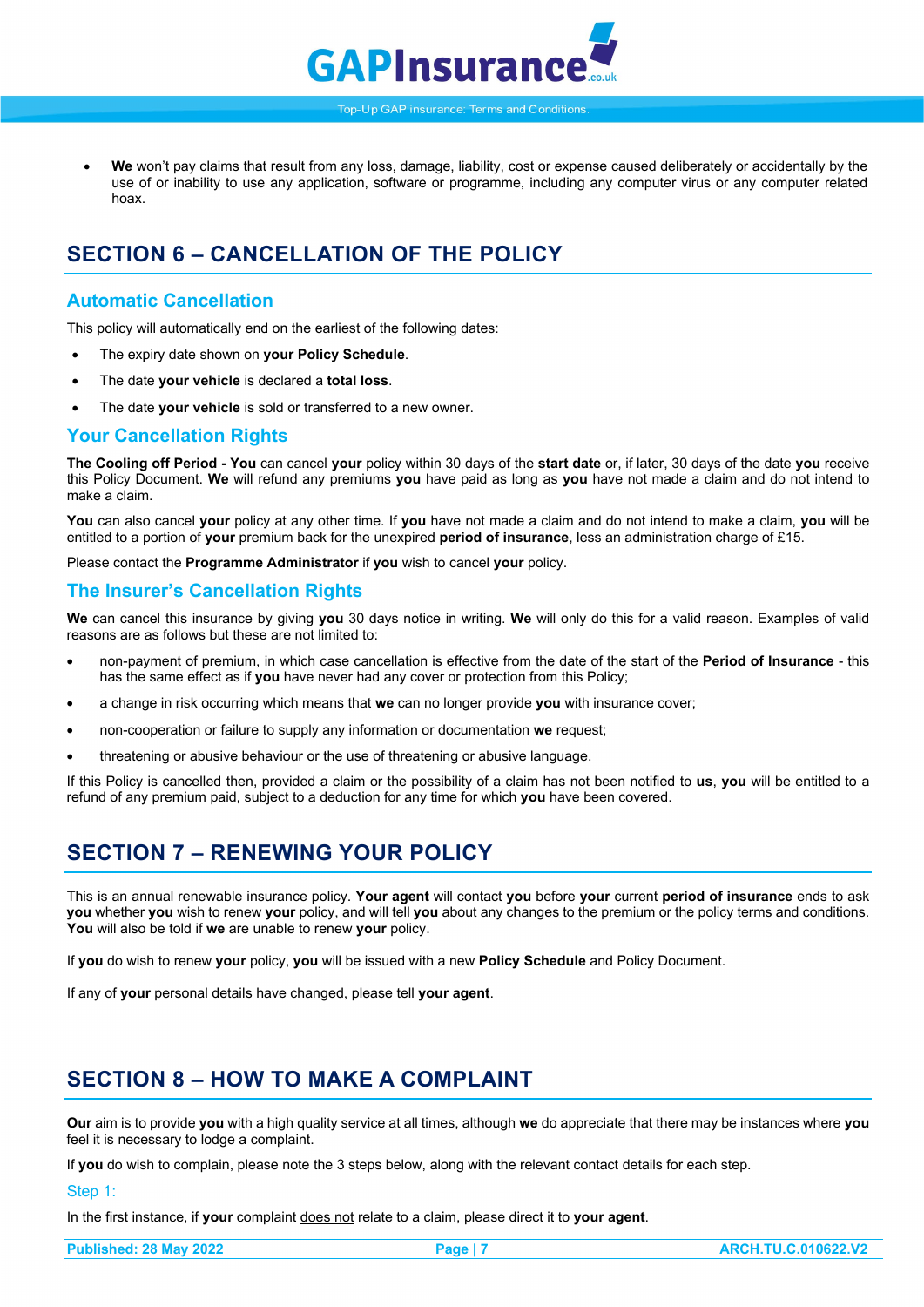

If **your** complaint does relate to a claim, please direct it to the **Programme Administrator**:

Virtual Insurance Products Limited,

The Estate Office **Shadrack** Berry Pomeroy **Totnes** Devon TO<sub>9</sub> 6LR Tel: 0330 111 3093

Email: info@insurevip.co.uk

### Step 2:

Should **you** remain dissatisfied with the outcome of **your** complaint from **your agent** or the **Programme Administrator**, **your** legal rights are not affected and **you** may refer **your** complaint to Lloyd's. Lloyd's contact information is:

Complaints at Lloyd's Fidentia House Walter Burke Way Chatham Maritime Kent ME4 4RN Tel: +44 (0)20 7327 5693

Email[: complaints@lloyds.com](mailto:complaints@lloyds.com)

#### Website[: www.lloyds.com/complaints](http://www.lloyds.com/complaints)

Details of Lloyd's complaints procedure are set out in a leaflet "How We Will Handle Your Complaint", which is available at the website address above. Alternatively, **you** may ask Lloyd's for a hard copy.

#### Step 3:

If **you** remain dissatisfied after Lloyd's has considered **your** complaint, **you** may have the right to refer **your** complaint to the Financial Ombudsman Service. The Financial Ombudsman Service is an independent service in the UK for settling disputes between consumers and businesses providing financial services.

The contact information is:

Financial Ombudsman Service Exchange Tower London E14 9SR

Tel: 0800 0234 567 (calls to this number are free on mobile phones and landlines)

Tel: 0300 1239 123 (calls to this number cost no more than calls to 01 and 02 numbers)

Email[: complaint.info@financial-ombudsman.org.uk](mailto:complaint.info@financial-ombudsman.org.uk)

Website: [www.financial-ombudsman.org.uk](http://www.financial-ombudsman.org.uk/)

## <span id="page-8-0"></span>**SECTION 9 – LEGAL, REGULATORY & OTHER INFORMATION**

### <span id="page-8-1"></span>**Financial Services Compensation Scheme**

**We** are covered by the Financial Services Compensation Scheme. **You** may be entitled to compensation from the scheme if **we**  are unable to meet **our** obligation to **you** under this contract. Further information can be obtained from the Financial Services Compensation Scheme, 10th Floor, Beaufort House, 15 St. Botolph Street, London, EC3A 7QU. Tel: 0800 678 1100 (Freephone) or 020 7741 4100. Website[: www.fscs.org.uk.](http://www.fscs.org.uk/)

### <span id="page-8-2"></span>**Data Protection Notice**

We are the data controller (as defined by the Data Protection Act 2018 and all applicable laws which replace or amend it. including the General Data Protection Regulation) who may collect and process **your** personal information.

For full details of what data **we** collect about **you**, how **we** use it, who **we** share it with, how long **we** keep it and **your** rights relating to **your** personal data, please refer to **our** Privacy Notice which is available on **our** website <https://www.archcapgroup.com/privacy-policy/>

If **you** do not have access to the Internet, please write to the Group Data Protection Officer (address below) with **your** address and a copy will be sent to **you** in the post.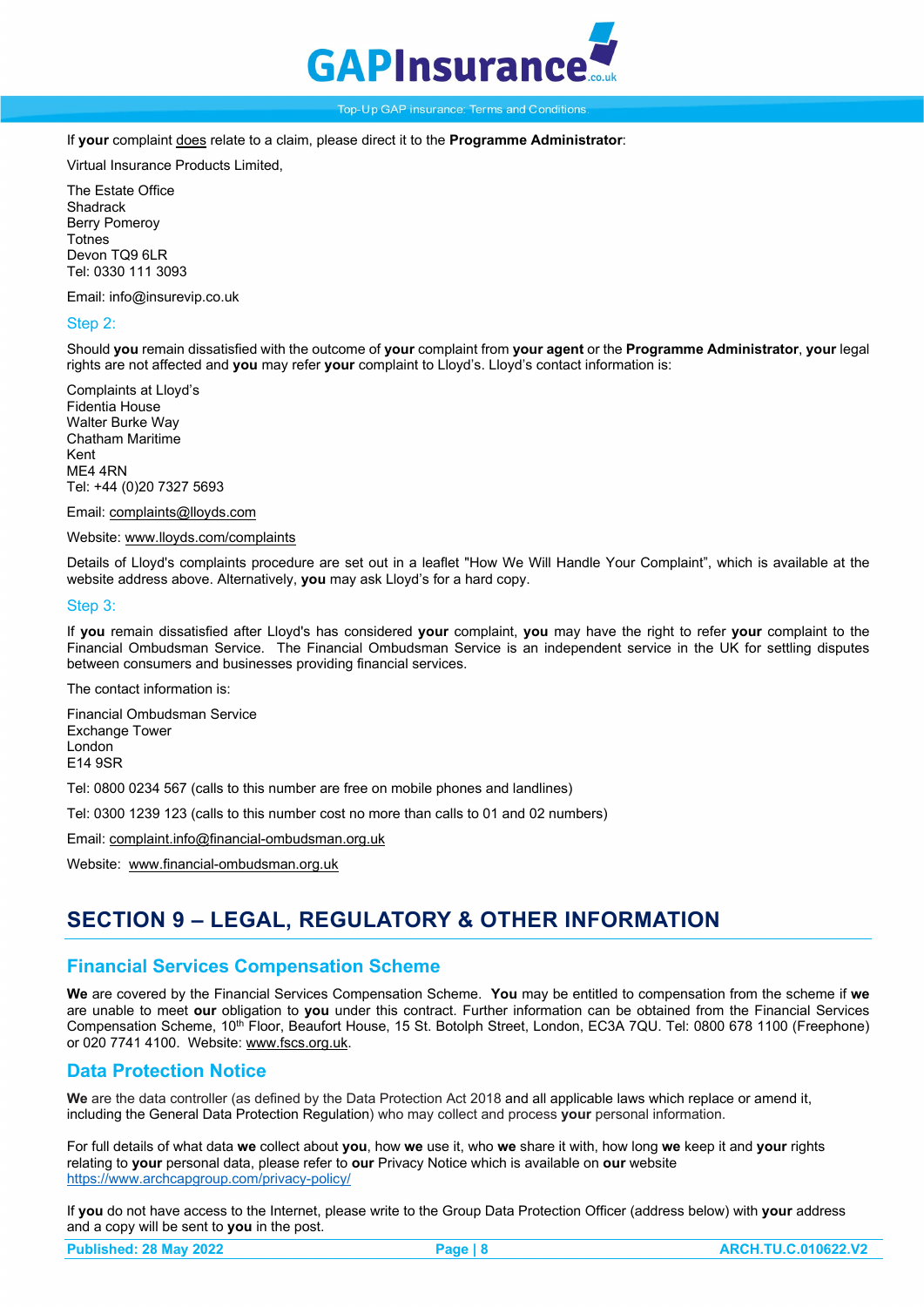

#### In summary:

**We** may, as part of **our** agreement with **you** under this contract**,** collect personal information about **you**, including:

- Name, address, contact details, date of birth and cover required
- Financial information such as bank details
- Details of any claim

**We** collect and process **your** personal information for the purpose of insurance and claims administration.

All phone calls may be monitored and recorded and the recordings used for fraud prevention and detection, training and quality control purposes.

**Your** personal information may be shared with third parties which supply services to **us** or which process information on **our** behalf (for example, premium collection and claims validation, or for communication purposes related to **your** cover). **We** will ensure that they keep **your** information secure and do not use it for purposes other than those that **we** have specified in **our** Privacy Notice.

Some third parties that process **your** data on **our** behalf may do so outside of the European Economic Area ("EEA"). This transfer and processing is protected by EU Model Contracts which aim to provide the equivalent level of data protection to that found in the EU.

**We** will keep **your** personal information only for as long as **we** believe is necessary to fulfil the purposes for which the personal information was collected (including for the purpose of meeting any legal obligations).

**We** will share **your** information if **we** are required to by law. **We** may share **your** information with enforcement authorities if they ask **us** to, or with a third party in the context of actual or threatened legal proceedings, provided **we** can do so without breaching data protection laws.

If **you** have any concerns about how **your** personal data is being collected and processed, or wish to exercise any of **your** rights detailed in **our** Privacy Notice, please contact:

Group Data Protection Officer Arch Managing Agency Limited 5<sup>th</sup> Floor, 60 Great Tower Street London EC3R 5AZ **IK** [ArchDPO@archcapservices.com](mailto:ArchDPO@archcapservices.com)

T + 44 20 7621 4500

#### <span id="page-9-0"></span>Rights of Third Parties

A person who is not a party to this policy has no right under the Contracts (Rights of Third Parties) Act 1999 to enforce any term of this policy but this does not affect any right or remedy of a third party which exists or is available apart from that Act.

For **your** information, the Contracts (Rights of Third Parties) Act 1999 allows a person who is not a party to a contract to be able to enforce that contract if the contract expressly allows him to or if the contract confers a benefit upon him. However the Act will not be applied if the parties make it clear in the contract that the third party does not have the right to enforce it. For further guidance please see www.legislation.gov.uk or contact the Citizens Advice Bureau.

### <span id="page-9-1"></span>Law and Jurisdiction

Unless specifically agreed to the contrary this policy shall be governed by the laws of England and Wales and subject to the exclusive jurisdiction of the courts of England.

#### <span id="page-9-2"></span>**Sanctions**

**We** shall not be deemed to provide cover and **We** shall not be liable to pay any claim or provide any benefit hereunder to the extent that the provision of such cover, payment of such claim or provision of such benefit would expose **us** to any sanction, prohibition or restriction under United Nations resolutions or the trade or economic sanctions, laws or regulations of the European Union, United Kingdom or United States of America.

#### <span id="page-9-3"></span>Several Liability

The subscribing insurers' obligations under contracts of insurance to which they subscribe are several and not joint and are limited solely to the extent of their individual subscriptions. The subscribing insurers are not responsible for the subscription of any cosubscribing insurer who for any reason does not satisfy all or part of its obligations.